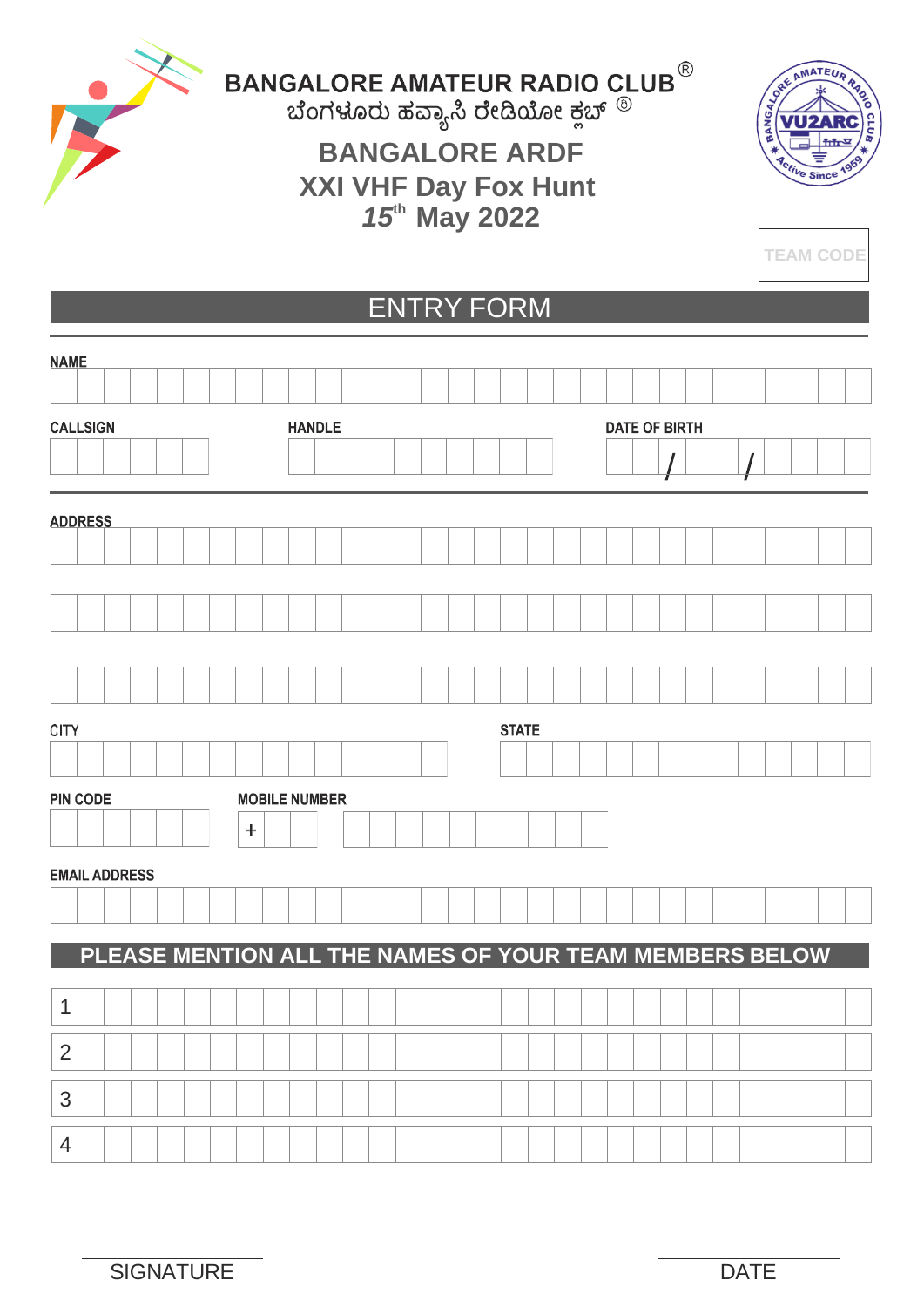

 $\mathsf{\mathsf{BANGALOREAMATEUR}\;RADIO\;CLUB}^\circledR$ ಬೆಂಗಳೂರು ಹವ್ಯಾಸಿ ರೇಡಿಯೋ ಕಬ್ <sup>®</sup><br>BANGALORE ARDF **XXI VHF Day Fox Hunt**



## **WAIVER OF RESPONSIBILITY**

(Unless you fully accept the following conditions and sign the waiver you will not be permitted to take part in this event.)

I, the undersigned, know that Amateur Radio Direction Finding, as an outdoor action sport, carries significant risk of personal injury and health. I know that there are natural and man made hazards, environmental conditions and risks which, in combination with my actions can cause me serious or possibly even fatal injury.

I fully understand that my health and ability permits me to participate in such an event where endurance matches with my health. I declare that my health is good and I alone am responsible for risk factor of my health in this event.

I shall not cause hazardous actions so to cause injury or risks to other competitors, officials or general public.

I shall follow all traffic regulations en route and return and I myself shall be responsible for any traffic violations.

I agree that I as a participant must take an active role in understanding and accepting these risks conditions and hazards.

I also agree that, I alone am responsible for my safety while I participate in this event and not the organizer & officials of the event OR any other part.

# **Date:**

**Name Signature** 

#### **Parent OR Guardian must sign if the entrant is Under 18 years**

Parent/Guardian Name: Signature Date: